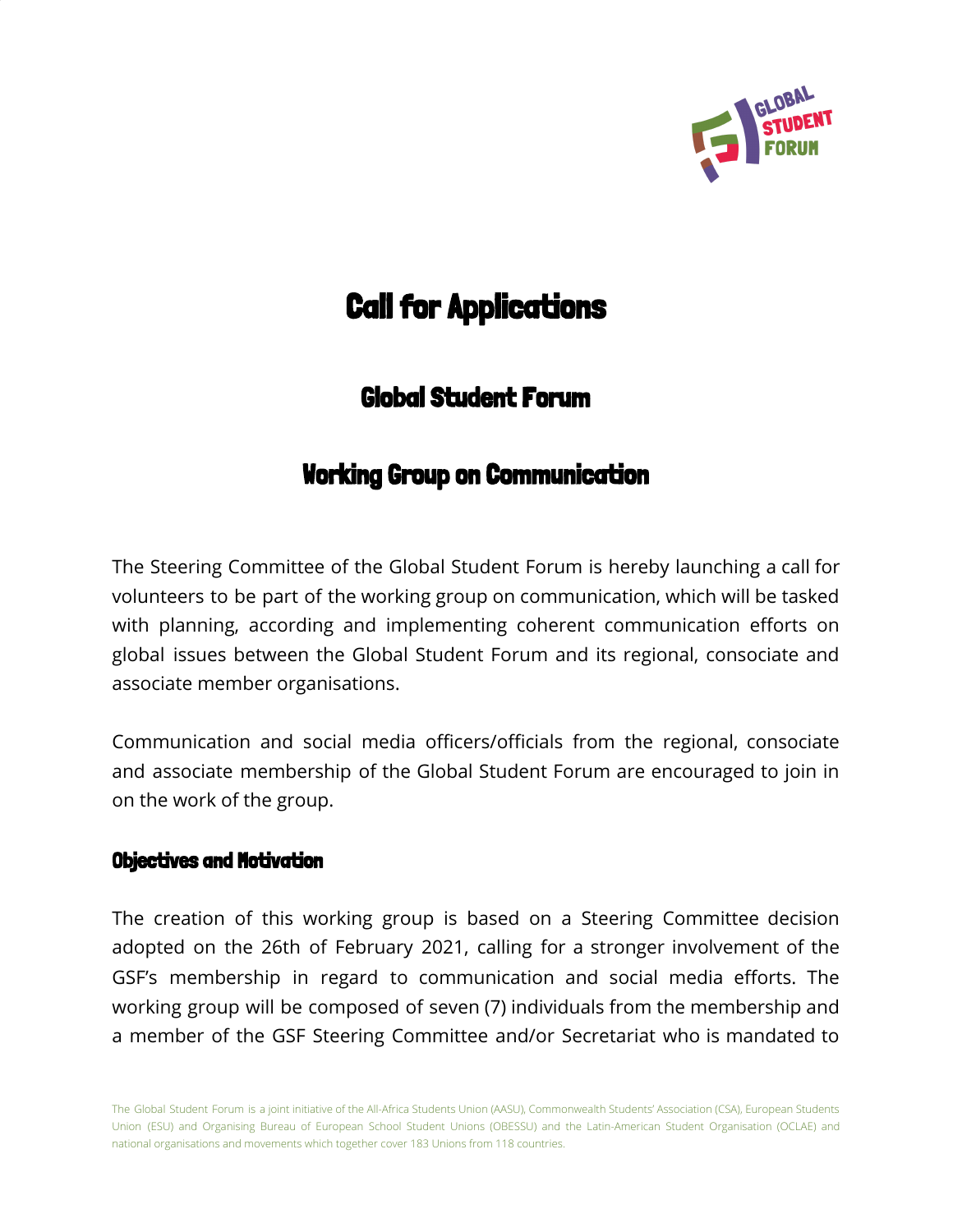

chair the group. The mandate of the working group starts on the first of April 2021 and remains active for the duration of one year, ending on the first of April 2022.

### The purpose of this Working Group is to:

- Advise the Steering Committee and Secretariat on communication and campaigning efforts.
- Accord the communication and social media agenda of the GSF and its membership in relation to international issues.
- Facilitate and ease communication between the GSF, the regional platforms and national organisations and movements.
- Conceptualise, draw up and implement joint communication and campaigning efforts.

#### Responsibility and Outcome

The working group will meet every second week to harmonise the communication and social media efforts of the GSF and its membership in relation to issues of global concern, setting the agenda and planning dissemination for joint campaigns, activities and actions. In doing so the working group will be a crucial player and formalised institution in the quest to develop and communicate a global student-led agenda.

#### **Application**

The GSF is committed to geographic and gender balance to ensure diversity within its working groups. For this specific working group we are encouraging the application of those **individuals who are leading the communication work of**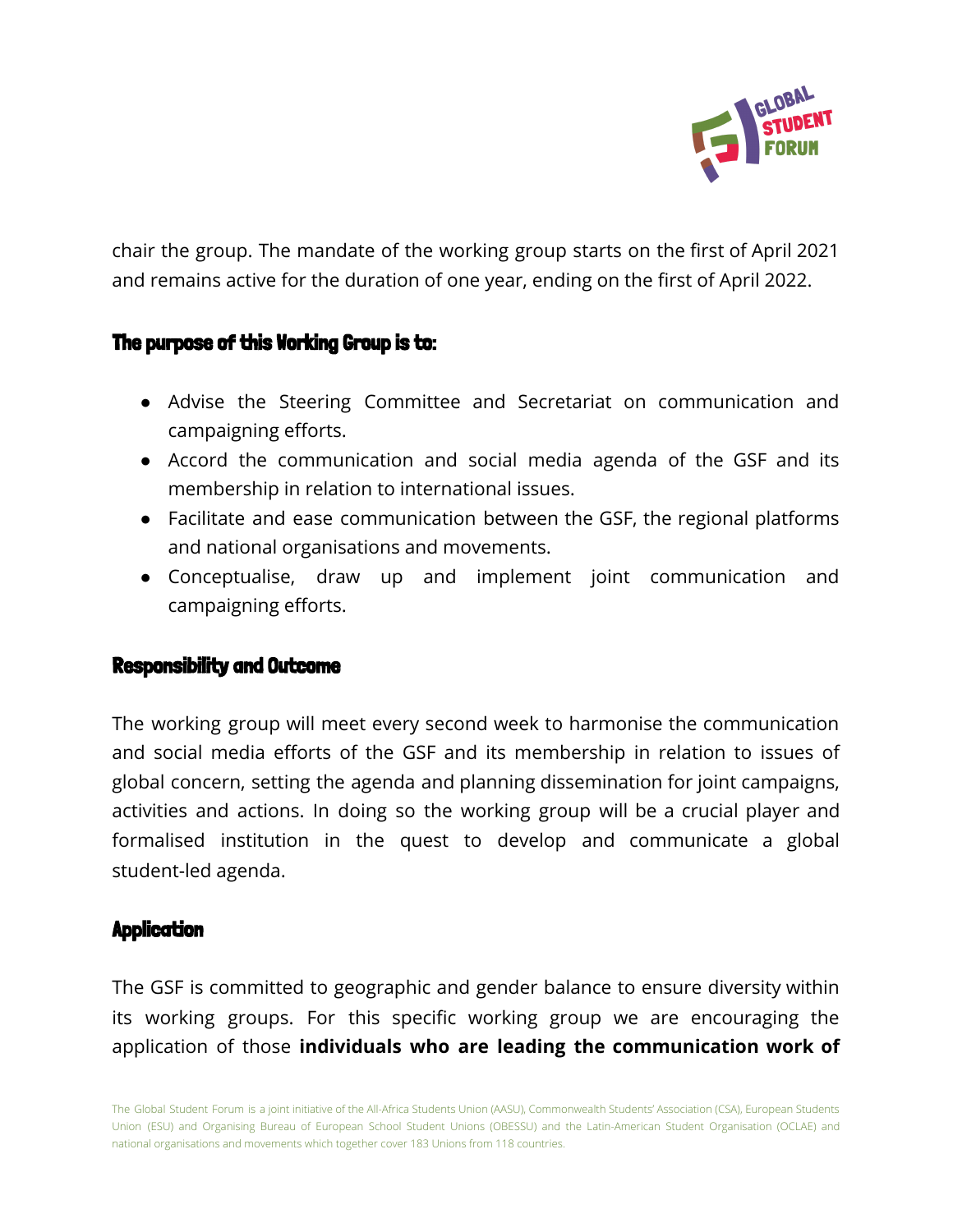

**the regional member platforms,** regardless of whether the applicant is a political or administrative representative of a member organisation.

We encourage interested candidates to apply as soon as possible, but no later than the: 24th of March 2021 at 23:59 CET. Applications should be sent to [steering.committee@globalstudentforum.org](mailto:steering.committee@globalstudentforum.org) - While no motivation letter is expected when applying for this particular working group, applicants are asked to attach a CV to their application.

The working group members engage on a voluntary basis. Meetings of the working group will take place online, making use of online tools provided by the GSF, and face-to-face, during the GSF's future events, when possible.

#### Expectations and Considerations

Working Group members are expected to:

- Be capable of discussing and writing in English.
- Engage wider networks of student organisations and movements as well as relevant stakeholders in their respective regions.
- Participate in regular working group meetings held online and face-to-face, when possible (workload: 1-2h per week).
- Attend meetings and events on behalf of the working group when applicable.
- Ensure that information is widely distributed within their home organisations and movements.